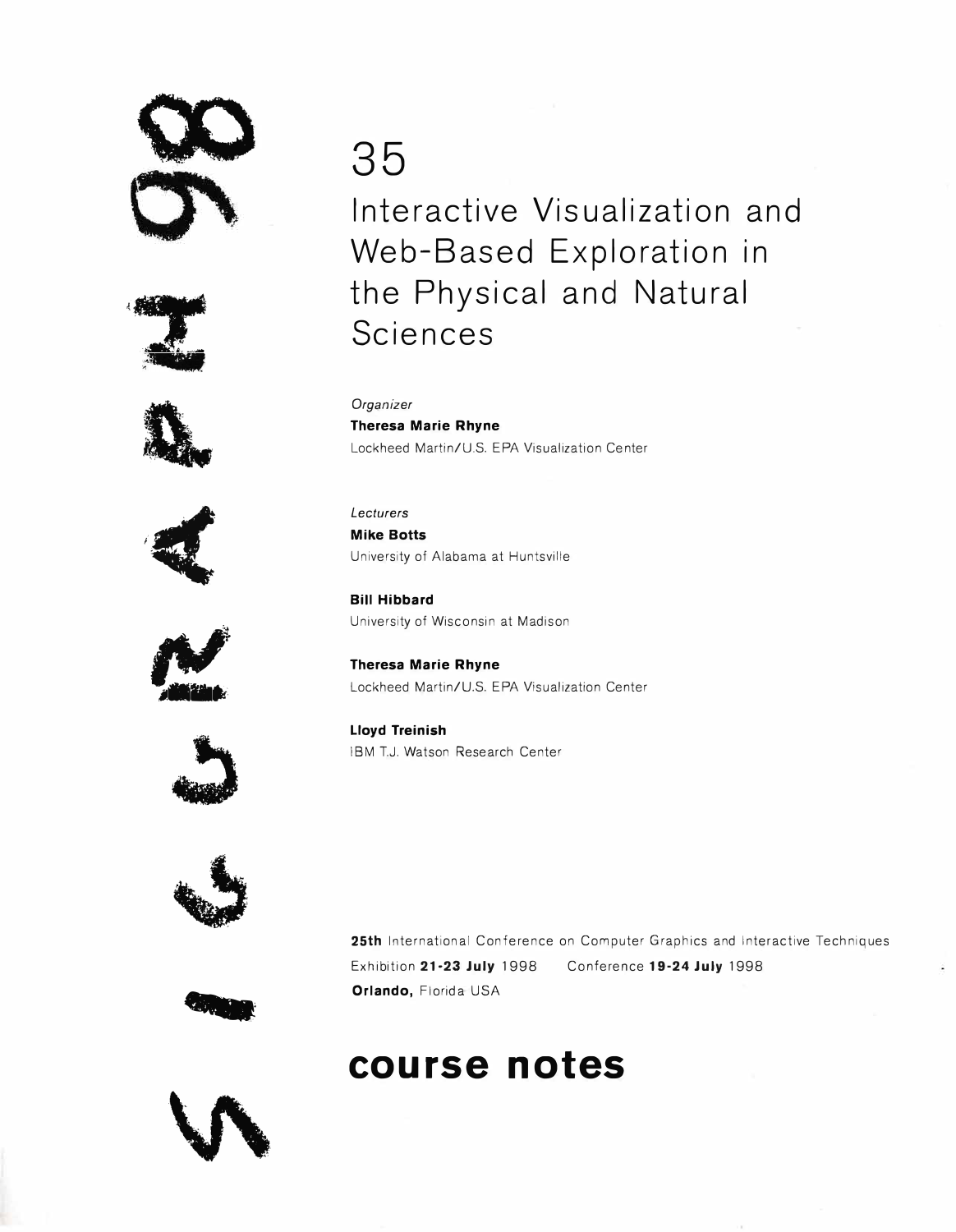## **ACM SIGGRAPH 98 Course #35 Interactive Visualization & Web-Based Exploration in the Physical and Natural Sciences**

**Course Organizer:** 

**Theresa Marie Rhyne Lockheed Martin Services Group U.S. EPA Scientific Visualization Center** 

**Instructors:** 

**Mike Botts University of Alabama in Huntsville** 

**Bill Hibbard University of Wisconsin at Madison** 

**Lloyd Treinish IBM T.J. Watson Research Center** 

**Abstract:** This course examines the convergence of visualization methods with the World Wide Web as well as the relationship between real- time interactivity and scientific information exploration. The application of visualization tools and interactive techniques to the examination and interpretation of scientific data sets is also discussed. Highly illustrative atmospheric, oceanographic and geographic examples are demonstrated in real time. The process of developing effective visualization paradigms for supporting high speed networking, database management, heterogenous computing platforms, user interface design, collaborative computing, science education and the implementation of animation techniques are also highlighted.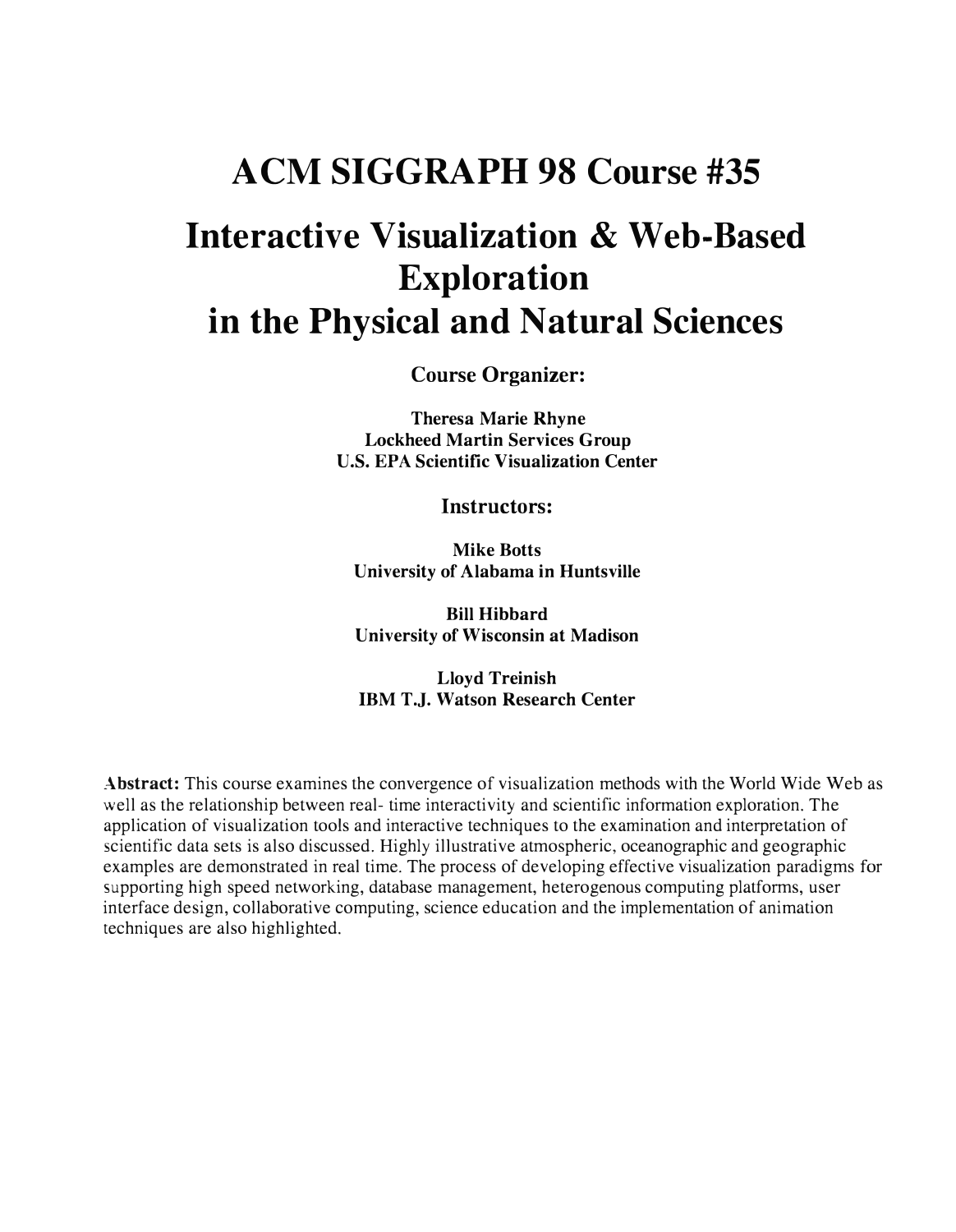## **ACM SIGGRAPH 98 Course #35 Notes Interactive Visualization & Web-Based Exploration in the Physical and Natural Sciences**

#### **Introduction**

The visual presentation of large amounts of scientific information and data often requires the merging of image processing methods with computer-generated color displays. The exploration of complex physical and natural sciences data sets involves the application of interactive computer graphics tools and techniques. Visualization tools are just one component of an integrated decision support system for Scientists, educators, and the general public.

�. this course, we highlight the convergence of visualization environments with the World Wide Web, multi-media tools for desktop videoconferencing, statistical and plotting functions, computer algorithm exploration, perceptual thinking and computer animation techniques. The visual display criteria for research, policy analysis, decision making and science education are not necessarily the same. Therefore, visualization tools need to be flexible in their design to support these different viewpoints and

interpretations of data.

Additional issues for consideration include:

a) the integration of terabyte or gigabyte distributed scientific databases and digital libariaries with visualization systems ;

b) the display and interpretation of data and information using statistical analyses, cartography, computer aided design (CAD) and geographic information systems (GIS) techniques in conjunction with visualization systems;

c) the design of visualization tools, user interfaces, and animations that support the specific needs of scientists, policy analysts, regulators, educators and the general public;

d) the development of collaborative computing tools that allow the integration of multi-disciplinary data and information (e.g. atmospheric, oceanographic, and geographic) into visualization systems to foster cross-disciplinary exploration and communications.

This full day tutorial will address these issues with illustrative examples of visualization software and animations designed to support the examination of large scientific data sets and information archives. We will specifically highlight the impact the Web and the Internet are having on interactive and collaborative visualization. Each of us have prepared a visualization demonstration based on our own customized software tools which will (hopefully) be executed (in real time) on a workstation during the tutorial.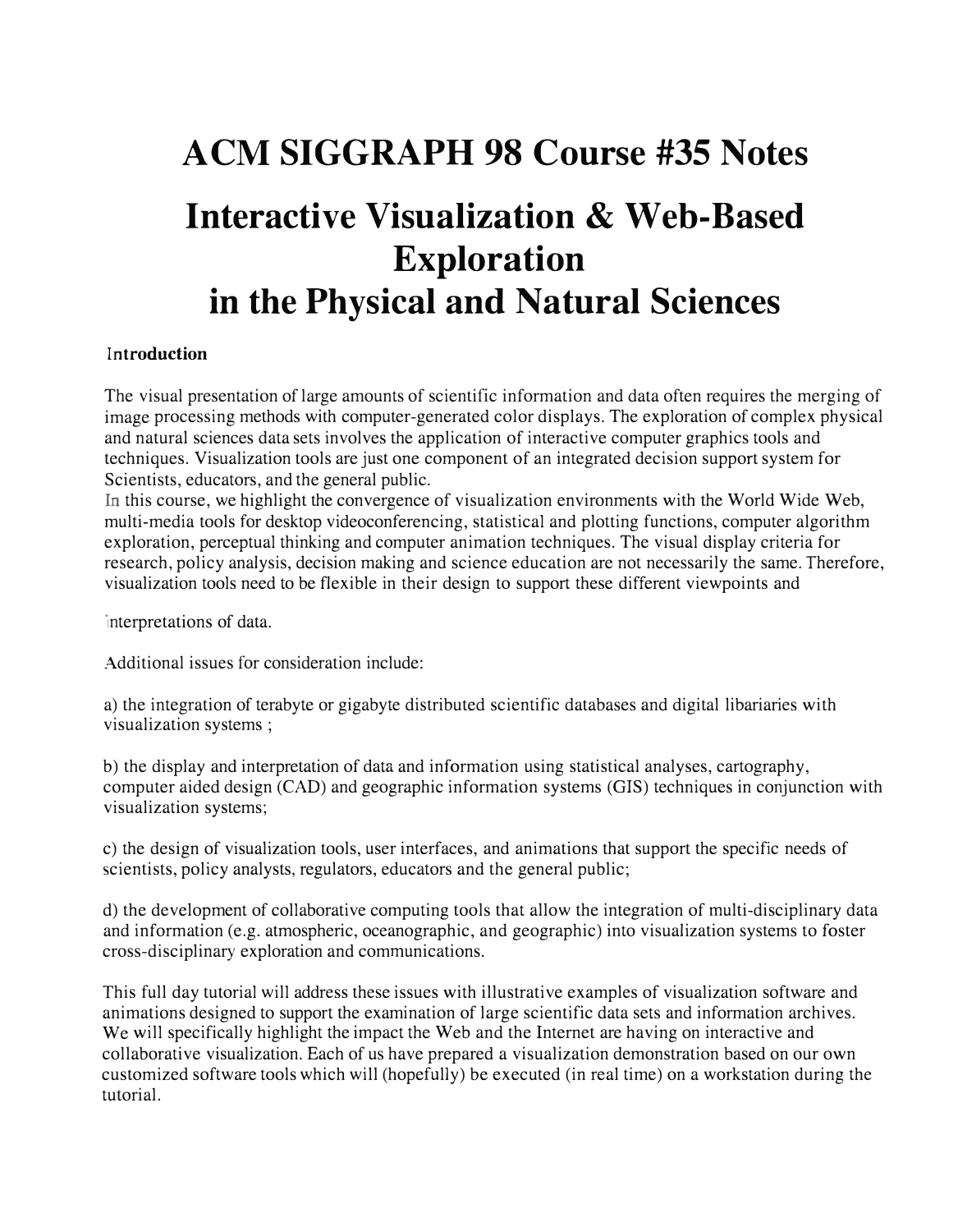We have divided these course notes into four sections and have included the demonstration discussions (case studies) at the end. During the delivery of the course, each section presented will be followed by a case study demonstration. To clarify this matter, we have included both a Table of Contents for the Course Notes and an Outline of the Presentation of the Course.

We hope that you enjoy attending this tutorial and that these notes are insightful to you.

Theresa Marie Rhyne, Bill Hibbard, Lloyd Treinish, and Mike Botts

#### **Table of Contents for the Course (#35) Notes**

#### **I. Scientific Data Models for Interactive and Distributed Visualization**

**II. Applications of Data Management to the Design of Effective Interactive and Web-Based Visualizations**

**III. Collaborative Computing and Integrated Decision Support Tools for Scientific Visualization**

**IV. Methods for Interactive Visualization and Comparative Analysis of Large, Multisource Data Sets**

**Case Study #1: Collaborative Geographic Visualization** 

**Case Study #2: Tools for Interactive Exploration** & **Visualization of Dynamic Spatial Data** 

**Case Study #3: Correlative Visualization Techniques for Disparate Data** 

**Case Study #4: Interactively Visualizing and Steering Computations** 

**ACM SIGGRAPH 98 Course (#35) Outline:** 

**Interactive Visualization and Web-based Exploration in the Physical and Natural Sciences** 

**Introduction/ Course Organization Remarks: Rhyne - 5 minutes** 

**Topic #1: Scientific Data Models for Interactive and Distributed Visualization (Bill Hibbard - 45 minutes)** 

**Case Study #1: (30 minutes) Collaborative Geographic Visualization - Rhyne (A VS, WWW & VRML demonstrations for examining geographic data like digital elevation models.)**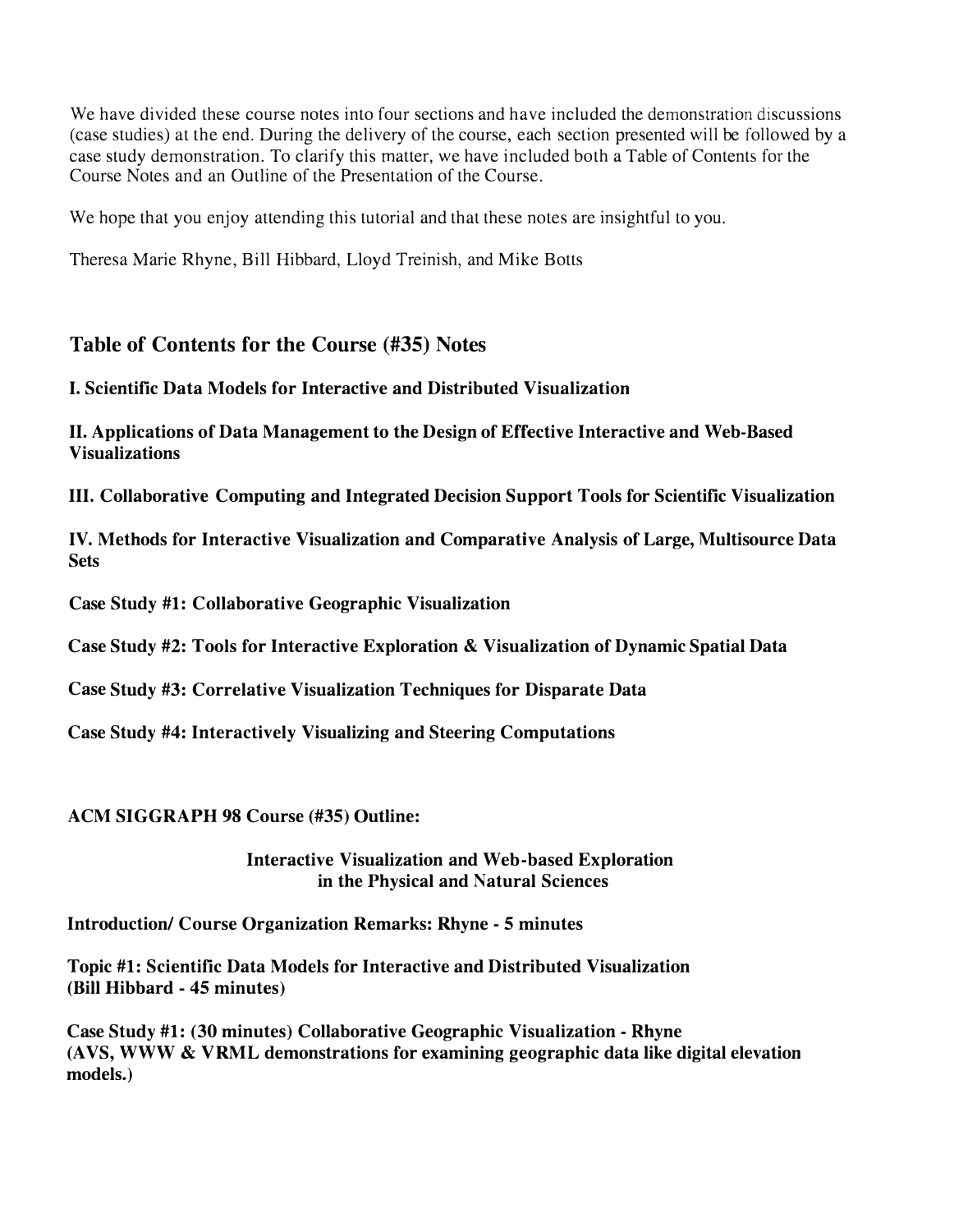**Morning Break** 

**Topic #2: Applications of Data Management to the Design of Effective Interactive and Web-Based Visualizations (Lloyd Treinish - 45 minutes)** 

**Case Study #2: (30 minutes) Tools for Interactive Exploration and Visualization of Dynamic Spatial Data - Botts (Two toolkits will be shown - the Observations Dynamics Model and the Space-Time Toolkit)** 

#### **Lunch**

**Topic #3: Collaborative Computing and Integrated Decision Support Tools for Scientific Visualization (Theresa Marie Rhyne - 45 minutes)** 

**Case Study #3: (30 minutes) Correlative Visualization Techniques for Disparate Data - Treinish (IBM Data Explorer based demonstrations that apply interactive and web based visualization techniques to earth and space sciences applications)** 

#### **Afternoon Break**

**Topic #4: Methods for Interactive Visualization and Comparative Analysis of Large, Multisource Data Sets (Mike Botts - 45 minutes)** 

**Case Study #4: (30 minutes) Interactively Visualizing and Steering Computations - Hibbard (Vis5D and/or VisAD demonstration(s) for examining atmospheric and oceanographic models and datasets.)** 

**Wrap-Up Discussion: (All Instructors) (10 minutes)** 

#### **Speakers' Biographical Information:**

#### **Mike Botts: University of Alabama in Huntsville**

Earth System Science Lab Global Hydrology and Climate Center University of Alabama in Huntsville Huntsville, Alabama 35899 phone: 205-922-5760 fax: 205-922-5755 email: mike.botts@atmos.uah.edu (http://vast.atmos.uah.edu/)

Mike Botts is a Principal Research Scientist in the Earth System Science Laboratory at the University of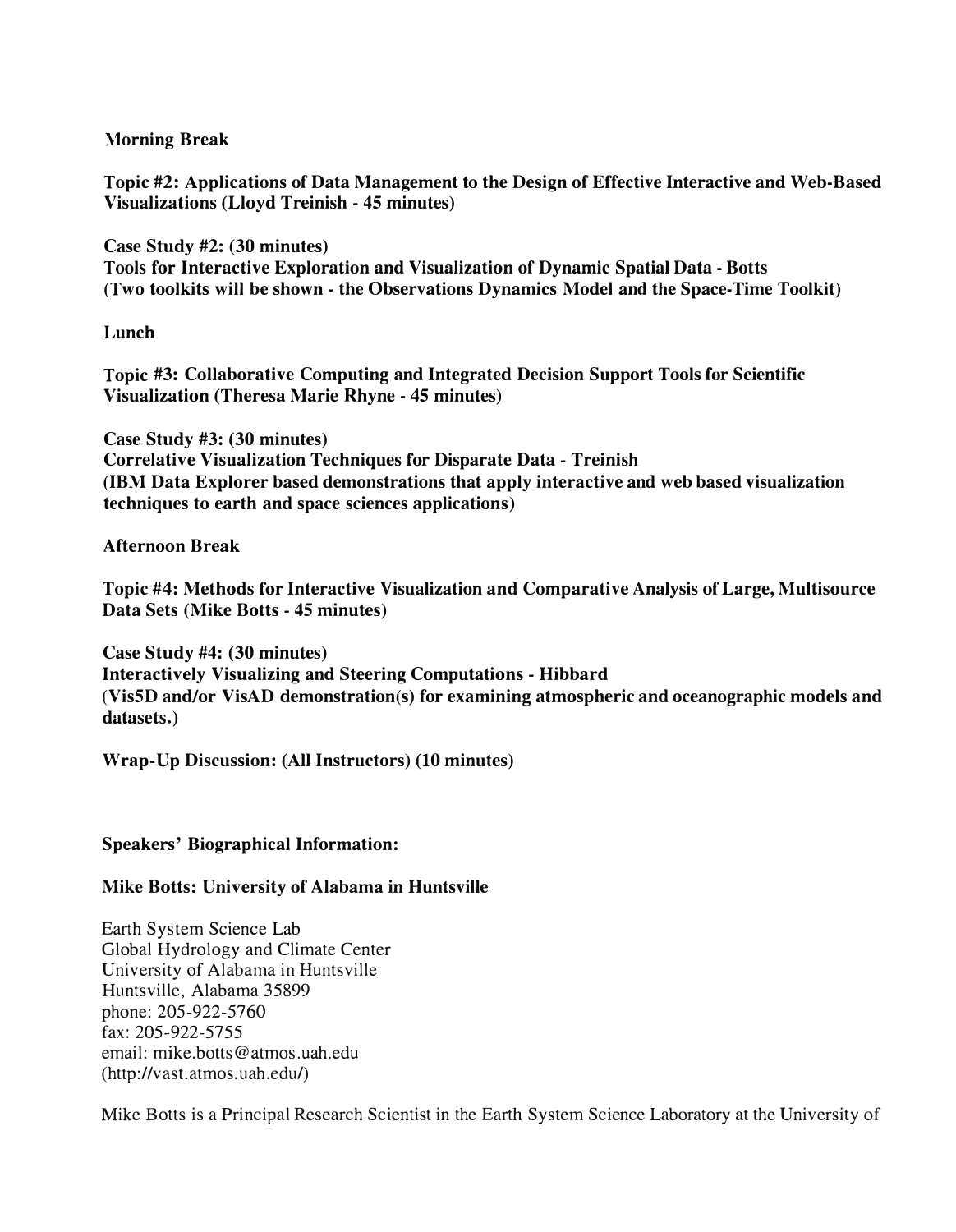Alabama in Huntsville. In 1992, he served on temporary assignment, at NASA Headquarters, to evaluate the state of scientific visualization for NASA's EOS Mission. Botts' report, entitled "The State of Scientific Visualization with Regard to the NASA EOS Mission to Planet Earth", established many of the guidelines for visualization requirements for NASA EOS. He is presently Principal Investigator on several research and development grants for NASA, EPA, and NRL-Monterey, involving the challenge of interactive visual integration of multisource data sets which are disparate with regard to native spatial and temporal domains. These efforts all involve development of cross-platform and web-based applications, using a combination of Java, C++, Open-GL, and VRML. Dr. Botts is also currently looking into new Web-based methods for describing spatial and temporal domains of data and is chair of the international CEOS Task Team for Global Mapping.

#### **Bill Hibbard: University of Wisconsin at Madison**

Space Science and Engineering Center University of Wisconsin-Madison 1225 W. Dayton Street Madison, Wisconsin 53706 phone: 608-263-4427 fax: 608-263-6738 email: whibbard@macc.wisc.edu (http://www.ssec.wisc.edu/~billh/vis.html)

Bill Hibbard is a scientist at the University of Wisconsin-Madison and the principal author of the 4-D McIDAS system, Vis5D and VisAD. The 4-D McIDAS system, begun in 1984, is an early effort to apply three-dimensional animated graphics to earth science data. The Vis5D system extended this in 1988 to interactive 3-D animations of numerical weather simulations, using high-performance graphics workstations. The VisAD system provides interactive steering and visualization of general scientific computations. The Vis5D and VisAD systems are freely available over the Internet. Vis5D is used as a medium for distributing 3-D environmental simulations over the Web. Dr. Hibbard is currently rewriting VisAD in Java, in order to support distributed computation and visualization over the Web.

#### **Lloyd Treinish: IBM T.J. Watson Center**

IBM Thomas J. Watson Research Center Post Office Box 704 Yorktown Heights, NY 10598 phone: 914-784-5038 fax: 914-784-7667 email: lloydt@us.ibm.com (http://www.research.ibm.com/OlympicsWeather) (http://www.almaden.ibm.com/dx/vis96/proceedings/CART/) (http://www.almaden.ibm.com/dx/vis96/proceedings/PRAVDA/)

Lloyd A. Treinish is a research staff member in the Visualization Solutions group at the IBM Thomas J. Watson Research Center in Yorktown Heights, NY. He works on techniques, architectures and applications of data visualization and methods of data management for a wide variety of disciplines. This includes a focus on earth, environmental and space sciences. His research interests range from visualization systems, data models, and perceptual rule-based tools to study of atmospheric and space